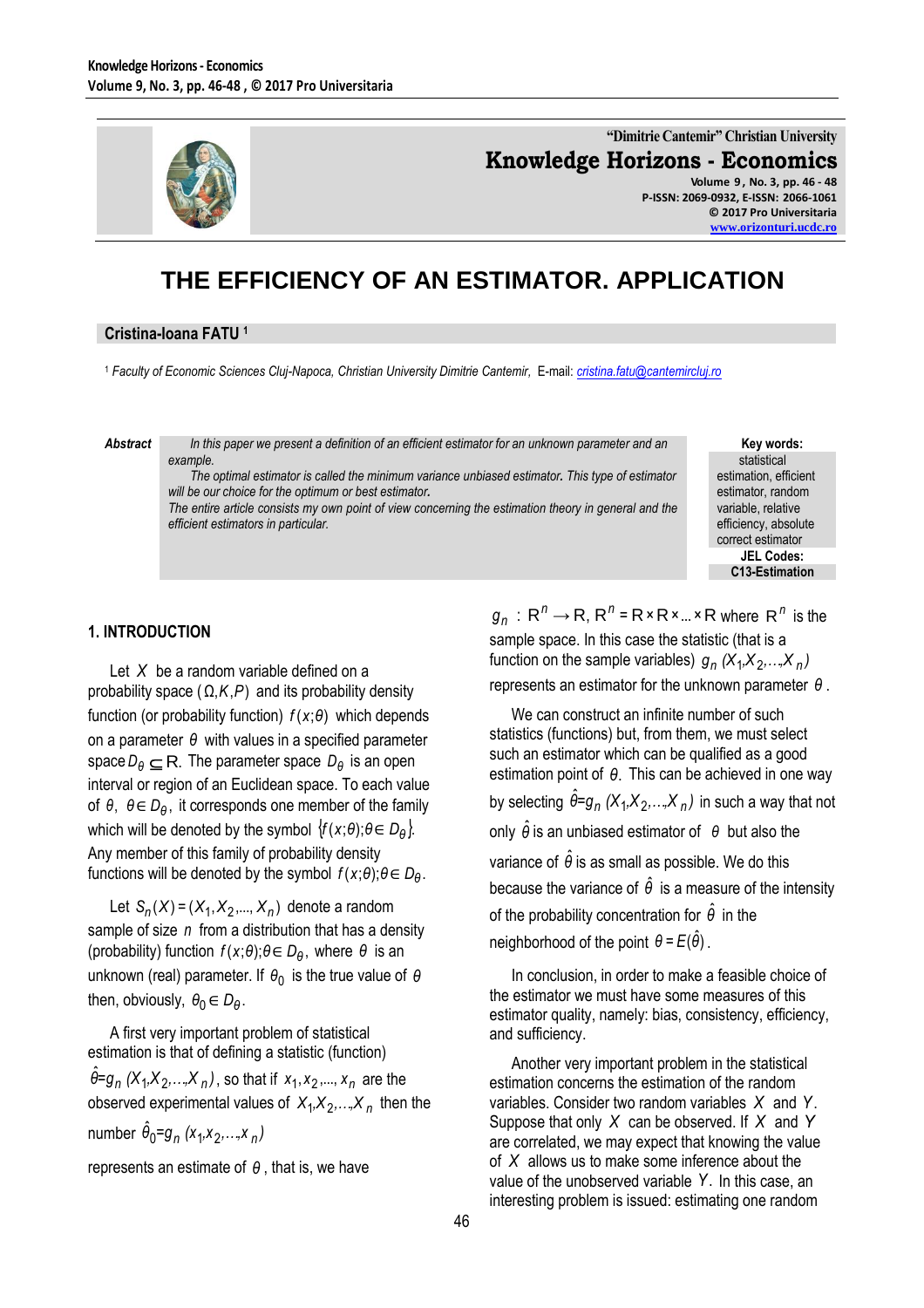variable with another (or one random vector with another).

If we consider any function  $\hat{X} = g(X)$  on X, then this is called an estimator for *Y*. A desirable property of any estimator  $X$  of  $Y$  would be  $E(\hat{X}) = Y$  ,that is,  $\hat{X}$ is an unbiased estimator for *Y*. Then, the error in the estimate can be written as  $e=\hat{X}-E(\hat{X})$ . This error is a random variable. We cannot minimize the error directly but we must choose some arbitrary function of *e*. to minimize. An intuitive and appropriate choice is the average mean square error of the components of *e*. In other words, we choose to minimize the diagonal terms of the following matrix

$$
K_e = E[(\hat{X} - E(\hat{X})) (\hat{X} - E(\hat{X}))^T]
$$

where  $\kappa_{e}$  is just the covariance matrix of the estimator

 $\hat{X}$  . Therefore, the diagonal terms of this matrix are the variances of the estimator's components. The estimator in this case is called the minimum variance unbiased estimator. This type of estimator will be our choice for the optimum or best estimator.

## 2. THE EFFICIENCY OF AN ESTIMATOR

<u>Definition 1</u> The efficiency of the estimator  $θ$ <sub>*n*</sub> for the unknown parameter *θ* is measured by *E[(*θ̂<sub>n</sub> - θ)<sup>2</sup> ]  $(\hat{\theta}_n - \theta)^2$ ].

Definition 2 An estimator  $\hat{\theta}_n$  for the unknown parameter *θ* having the minimum variance is called an efficient estimator.

<u>Theorem 1</u> Let  $S_n(X) = (X_1, X_2, ..., X_n)$  be the bernoullian random sample of *X* characteristic that has a normal distribution with:  $m$  - unknown parameter,  $\sigma^2$ - known parameter. Then, the statistic *X* is more efficiently than the statistic  $\,\tilde{X}$  , where

$$
\overline{X} = \frac{1}{n} \sum_{k=1}^{n} X_k,
$$
  

$$
\widetilde{X} = \frac{2}{n(n+1)} \sum_{k=1}^{n} k X_k.
$$

Proof In case of a bernoullian sample of characteristic that has a normal distribution, we have the values:

$$
E(X) = E(Xk) = m, k = \overline{1, n},
$$
  
Var(X) = Var(X<sub>k</sub>) =  $\sigma^2$ , k =  $\overline{1, n}$ .

If we consider our hypothesis: *<sup>m</sup>* – unknown parameter,  $\sigma^2$ - known parameter, we obtain for the statistic *X* the relations:

$$
E(\overline{X}) = m,
$$
  
\n
$$
Var(\overline{X}) = \frac{\sigma^2}{n} \to 0, \text{if } n \to \infty.
$$

Therefore the statistic *X* represents an absolute correct estimator of the unknow parameter *m*.

For the statistic  $\widetilde{X}$  we obtain

$$
E(\tilde{X}) = \frac{2}{n(n+1)} \sum_{k=1}^{n} k \mathbb{E}(X_k) =
$$
  
= 
$$
\frac{2m}{n(n+1)} \sum_{\substack{k=1 \ n \neq 1}}^{n} k =
$$
  
= 
$$
\frac{n(n+1)}{2}
$$
  
= m,

respectively

) <sup>=</sup> ~ *Var*(*X*

$$
= \frac{2^2}{n^2(n+1)^2} \sum_{k=1}^n k^2 \sqrt{ar}(\frac{x}{4}) =
$$
  

$$
= \frac{4\sigma^2}{n^2(n+1)^2} \sum_{\substack{p=1 \ p(n+1)(2n+1) \\ p \equiv n}}^n k^2 =
$$
  

$$
= \frac{n(n+1)(2n+1)}{6}
$$
  

$$
= \frac{\sigma^2}{n} \frac{4n+2}{3n+3},
$$

that is

$$
E(\widetilde{X}) = m,
$$
  
Var( $\widetilde{X}$ ) =  $\frac{\sigma^2}{n} \frac{4n+2}{3n+3} \to 0, n \to \infty$ 

Therefore, also the statistic  $\widetilde{X}$  represents an absolute correct estimator of the unknown parameter *m*.

We get

$$
Var(\overline{X}) = \frac{\sigma^2}{n} < Var(\widetilde{X}) =
$$

$$
= \frac{\sigma^2}{n} \frac{4n+2}{3n+3} = \frac{\sigma^2}{n} \left(1 + \frac{n-1}{3n+3}\right),
$$